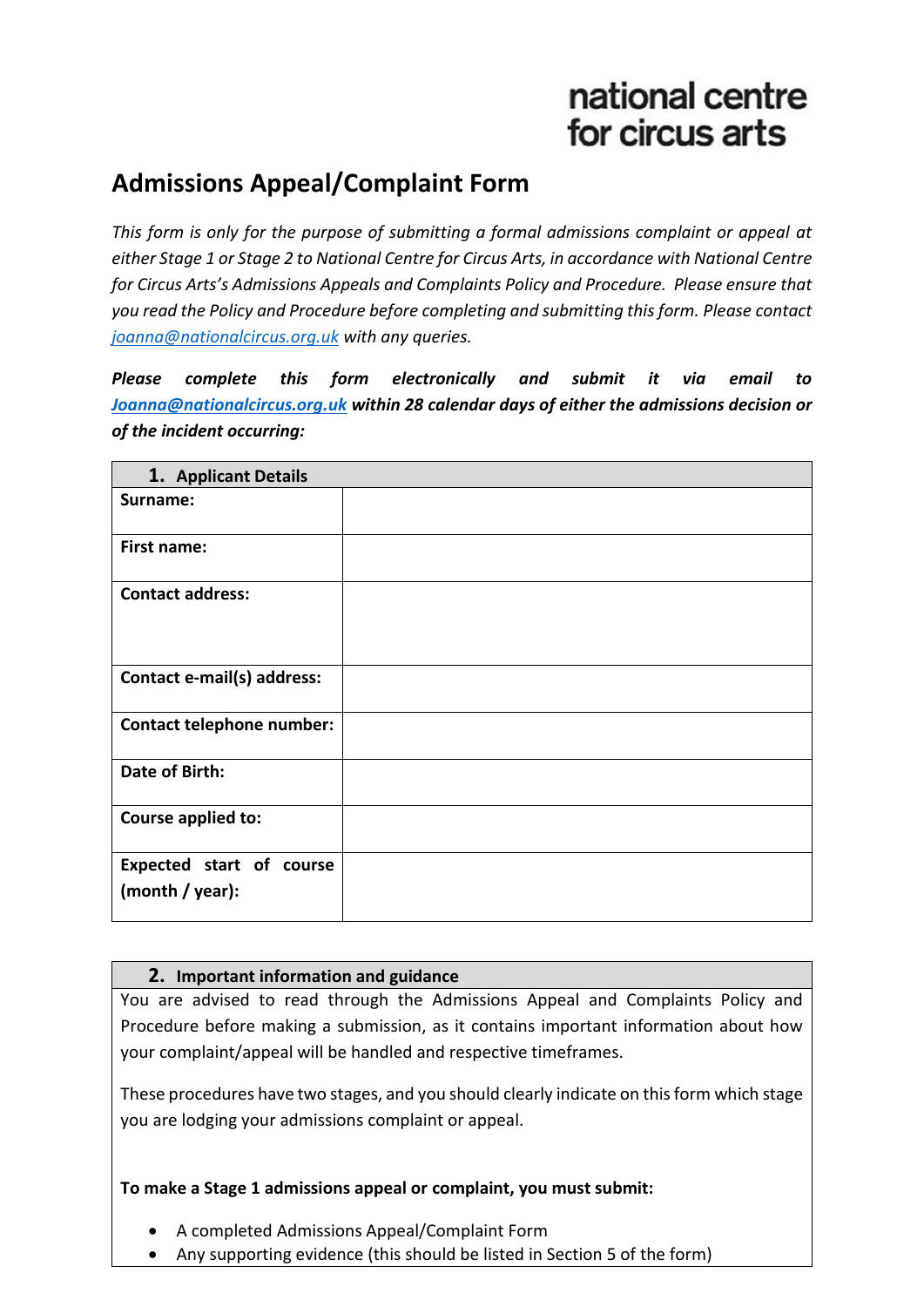**To make a Stage 2 admissions appeal or complaint, you must submit:**

- A freshly completed **Admissions Appeal/Complaint Form**
- the original Stage 1 Admissions Appeal/Complaint form, together with any supporting evidence which was submitted for consideration with the Stage 1 submission
- The Stage 1 Outcome letter
- Any other new evidence which you wish to have considered as part of your Stage 2 admissions appeal/complaint

**Please complete all the requested information. Please note that incomplete or late submissions will not be considered unless there are exceptional circumstances.**

# **National Centre for Circus Arts Admissions Appeal and Complaint Definitions**

Below you can find our definitions of 'appeal' and 'complaint', as set out in our Admissions Appeals and Complaints Policy and Procedure:

#### **Appeals**

- 3.1 An **appeal** is defined as a request for a formal review and reconsideration of an admissions decision, or the wording/terms/conditions of an offer. An appeal may relate to the following decisions within the application process:
	- The decision to interview/audition
	- The decision to make an offer
	- The content of the offer
	- The decision to reject on exam results.

### **Complaints**

3.2 A **complaint** is defined as a specific concern related to a procedural error, irregularity or maladministration in the admissions procedures or policies. This could involve concerns around a procedural error, irregularity or maladministration in the admissions process.

*Please indicate whether you are lodging a Stage 1 complaint or an appeal, and the respective grounds, by completing all of the relevant boxes below.* 

*If you are lodging a Stage 2 complaint or appeal, please go to page 4 of this form.*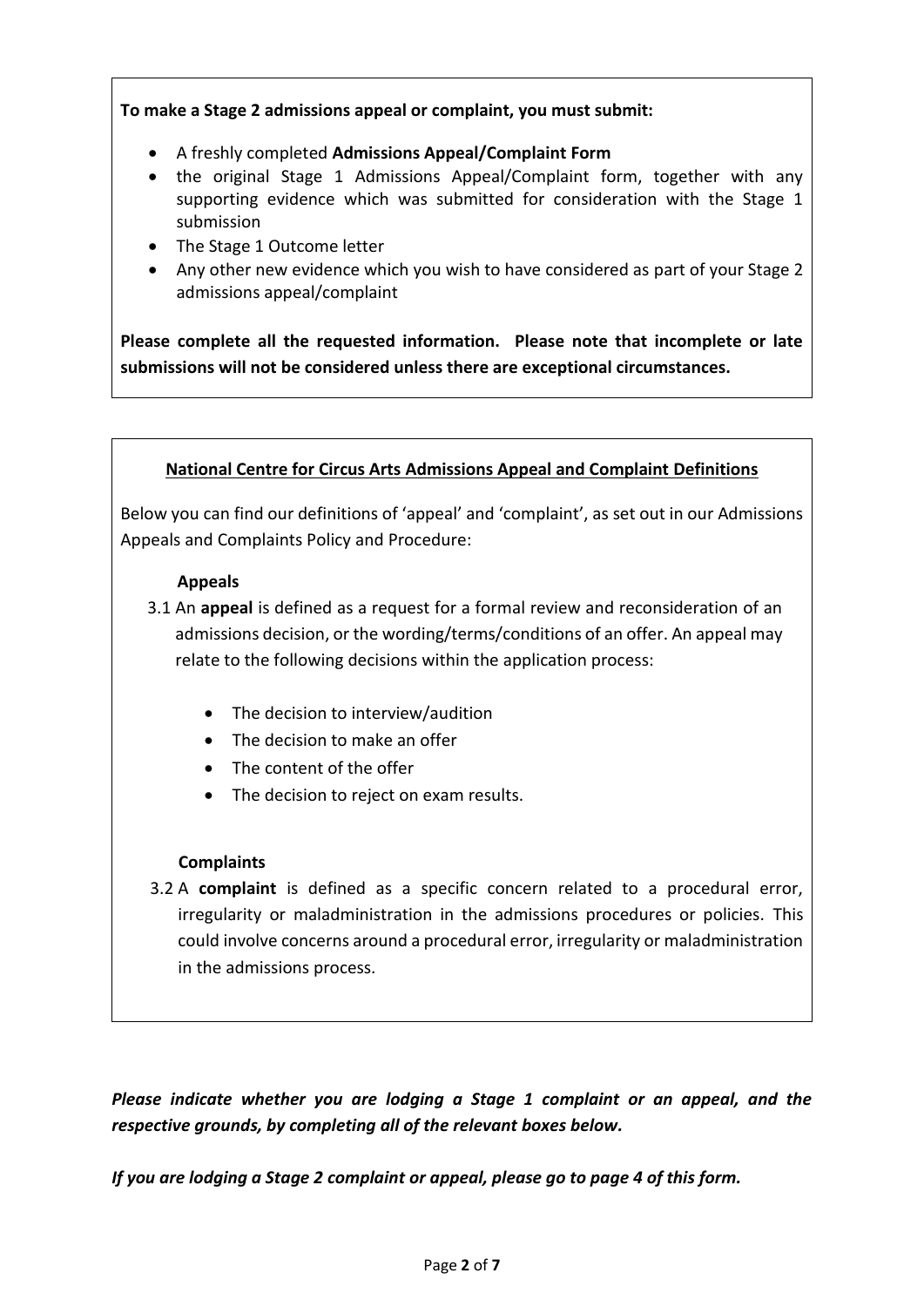| <b>STAGE 1 COMPLAINT</b>                                                                                  |                                           |  |
|-----------------------------------------------------------------------------------------------------------|-------------------------------------------|--|
| I am lodging a Stage 1 COMPLAINT on the following ground(s):                                              | Please tick all<br>grounds that<br>apply: |  |
| 1a) That there is evidence of significant administrative or procedural<br>error in the admissions process |                                           |  |
| 1b) That there is evidence of prejudice or bias in the selections process                                 |                                           |  |

| <b>STAGE 1 APPEAL</b>                                                                                                                                                                              |                                           |
|----------------------------------------------------------------------------------------------------------------------------------------------------------------------------------------------------|-------------------------------------------|
| I am lodging a Stage 1 APPEAL on the following ground(s):                                                                                                                                          | Please tick all<br>grounds that<br>apply: |
| 1c) That there is evidence of significant administrative or procedural<br>error in the admissions process                                                                                          |                                           |
| 1d) That there is evidence of prejudice or bias in the selections process                                                                                                                          |                                           |
| 1e) That there is additional relevant information which was for valid<br>reasons unable to be included in the original application, and<br>which warrants further consideration of the application |                                           |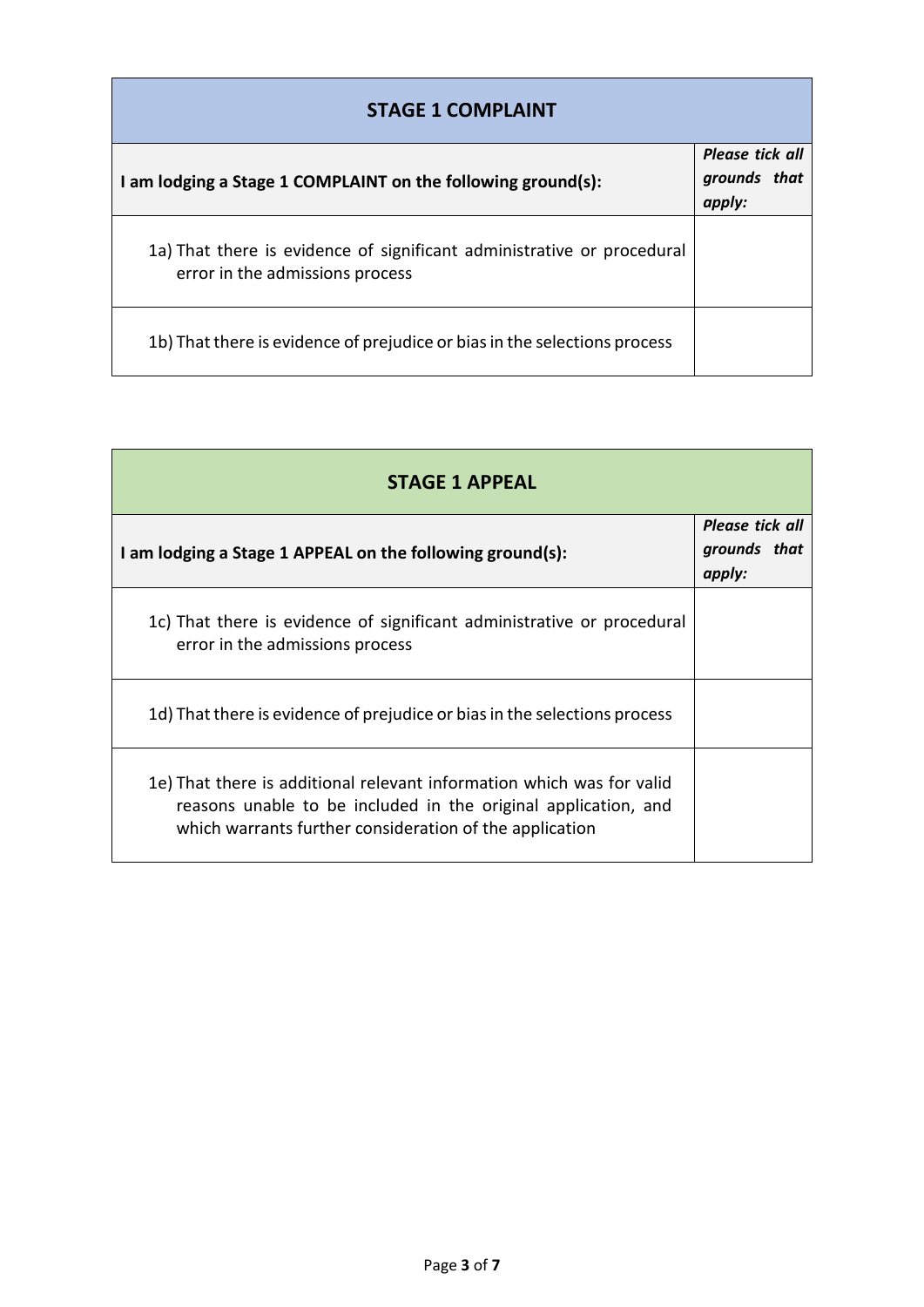*Please indicate whether you are lodging a Stage 2 complaint or an appeal, and the respective grounds, by completing all of the relevant boxes below.*

| <b>STAGE 2 COMPLAINT OR APPEAL</b><br>(Please note the grounds at Stage 2 of the procedure are the same, regardless of whether you<br>have submitted an appeal or a complaint)                        |                                         |                                                           |  |
|-------------------------------------------------------------------------------------------------------------------------------------------------------------------------------------------------------|-----------------------------------------|-----------------------------------------------------------|--|
| I am lodging a<br><b>Stage 2 COMPLAINT</b>                                                                                                                                                            | I am lodging a<br><b>Stage 2 APPEAL</b> |                                                           |  |
| I am making my Complaint/Appeal on the following<br>ground(s):                                                                                                                                        |                                         | <b>Please</b><br>tick<br>all<br>that<br>grounds<br>apply: |  |
| 2a) That there is evidence of significant administrative or<br>procedural error in the processing of the Stage 1 complaint<br>or appeal                                                               |                                         |                                                           |  |
| 2b) That there is evidence of prejudice or bias in the handling<br>of the Stage 1 complaint or appeal process                                                                                         |                                         |                                                           |  |
| 2c) That there is additional relevant information which was for<br>valid reasons unable to be included in the original<br>application, and which warrants further consideration of<br>the application |                                         |                                                           |  |

| <b>3. Summary Details</b> (please complete as many details of the boxes below as possible) |  |                    |  |
|--------------------------------------------------------------------------------------------|--|--------------------|--|
| Date of incident (if                                                                       |  | Date of Admissions |  |
| applicable):                                                                               |  | Decision:          |  |
|                                                                                            |  |                    |  |
| Date Stage 1 Complaint / Appeal was                                                        |  |                    |  |
| lodged:                                                                                    |  |                    |  |
| Date of Stage 1 Complaint /<br>Appeal                                                      |  |                    |  |
| <b>Outcome Letter:</b>                                                                     |  |                    |  |
| Stage 1 Outcome (Upheld/Not Upheld):                                                       |  |                    |  |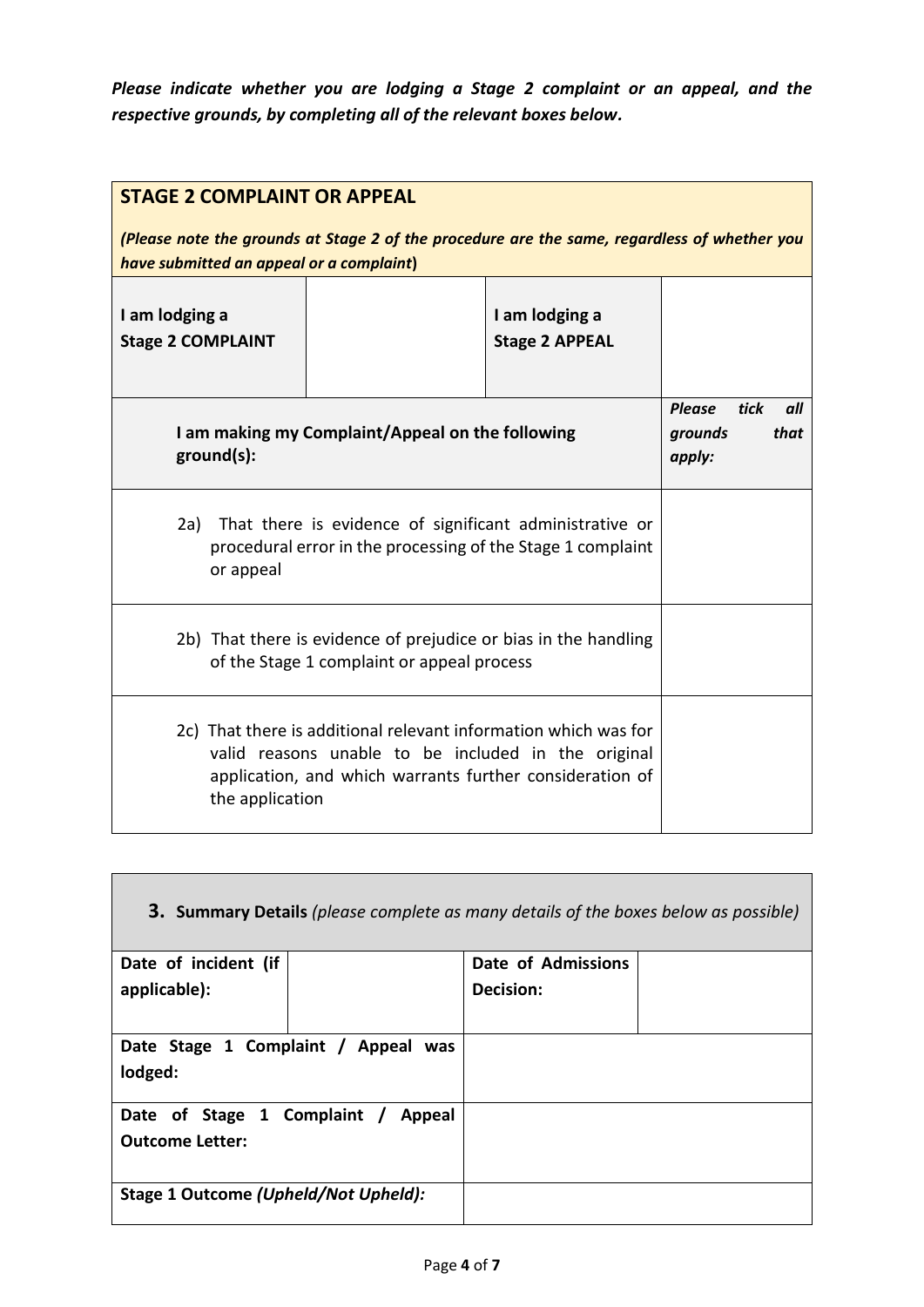| Any brief relevant summary information you wish to draw to our attention (please note                |  |  |
|------------------------------------------------------------------------------------------------------|--|--|
| you are asked to provide a full statement of your Stage 2 appeal/complaint further on in this form): |  |  |
|                                                                                                      |  |  |
|                                                                                                      |  |  |
|                                                                                                      |  |  |
|                                                                                                      |  |  |
|                                                                                                      |  |  |
|                                                                                                      |  |  |
|                                                                                                      |  |  |

*Please list all documentation enclosed with your submission (there is no minimum or maximum limit)*

| 4. Documentation (expand as required) |                      |  |                             |  |
|---------------------------------------|----------------------|--|-----------------------------|--|
| No.                                   | <b>Description</b>   |  |                             |  |
| 1.                                    |                      |  |                             |  |
| 2.                                    |                      |  |                             |  |
| 3.                                    |                      |  |                             |  |
| 4.                                    |                      |  |                             |  |
| applicable):                          | Date of incident (if |  | Date of admissions decision |  |

*On the next page, you are asked to provide your statement of complaint/appeal, followed by a clear indication of your desired outcome/resolution. Please read the guidance below:*

*If you are making a STAGE 1 complaint/appeal, your statement should include:*

- *Confirmation that you are making your complaint/appeal under Stage 1*
- *A concise explanation of how you believe you meet the respective ground(s) under which you are making your complaint/appeal*
- *Whether you have attempted to informally resolve the matter(s) you are raising*
- *An explanation of why you believe the evidence you are submitting is relevant and supports your case*
- *Any resulting steps that have already been offered by the School or that the School has taken to resolve the matter*
- *Details of any responses you have received, clearly referencing any evidence you are supplying as part of your complaint/appeal*

*Guidance for making a Stage 2 complaint/appeal can be found on the next page:*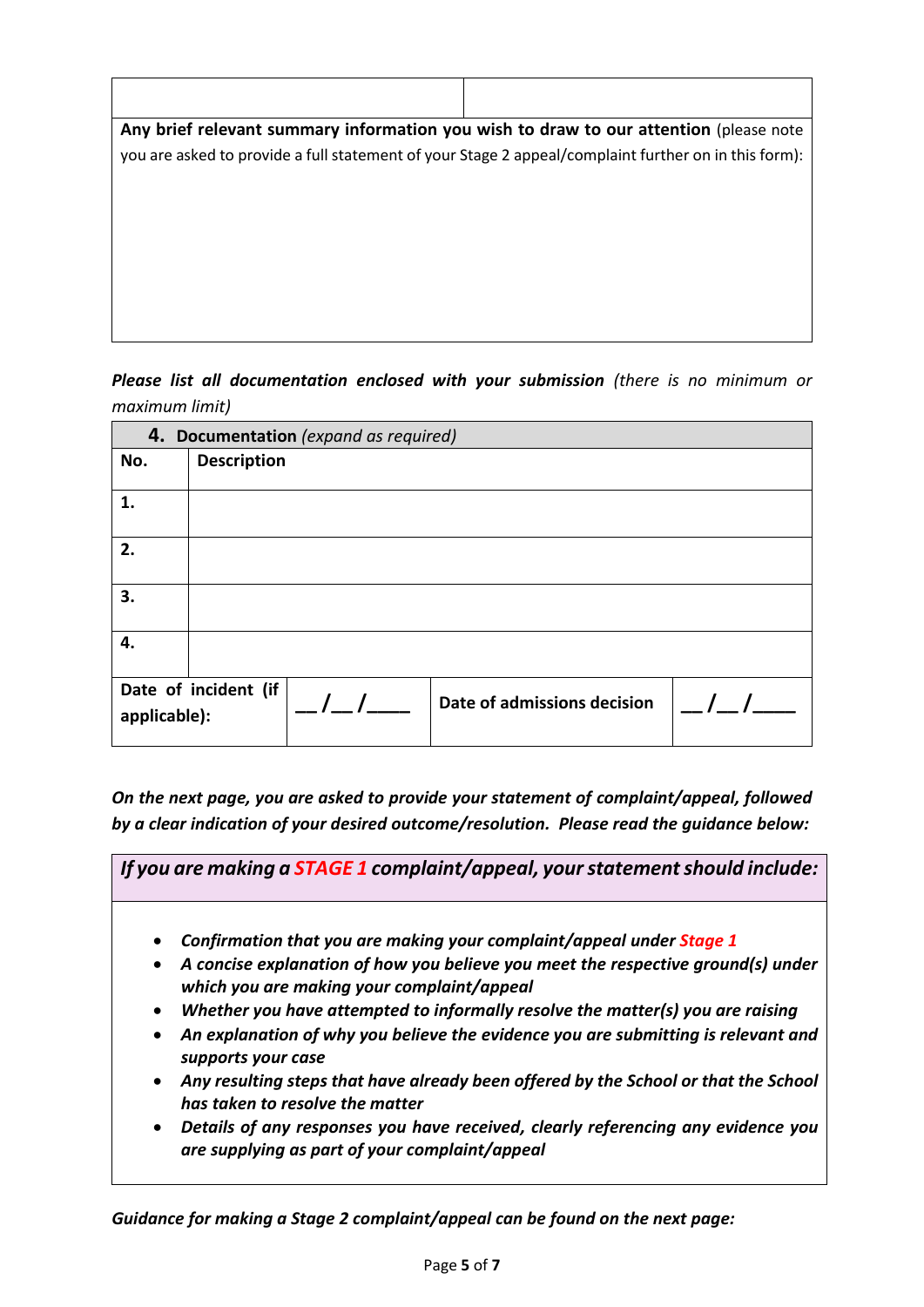*If you are making a STAGE 2 complaint/appeal, your statement should include:*

- *Confirmation that you are making your complaint/appeal under Stage 2*
- *A concise explanation of how you believe you meet the respective ground(s) under which you are making your complaint/appeal*
- *Any steps taken to resolve the matter*
- *A statement of why you feel the Stage 1 response(s) is/are unsatisfactory*
- *An explanation of why you believe the evidence you are submitting is relevant and supports your case*
- *Details of any responses you have received, clearly referencing any evidence you are supplying as part of your complaint/appeal*

## **STATEMENT OF COMPLAINT / APPEAL:**

*Please write a statement describing the issue(s) of complaint/appeal. Please refer to the guidance on the previous page of this form when completing your statement.*